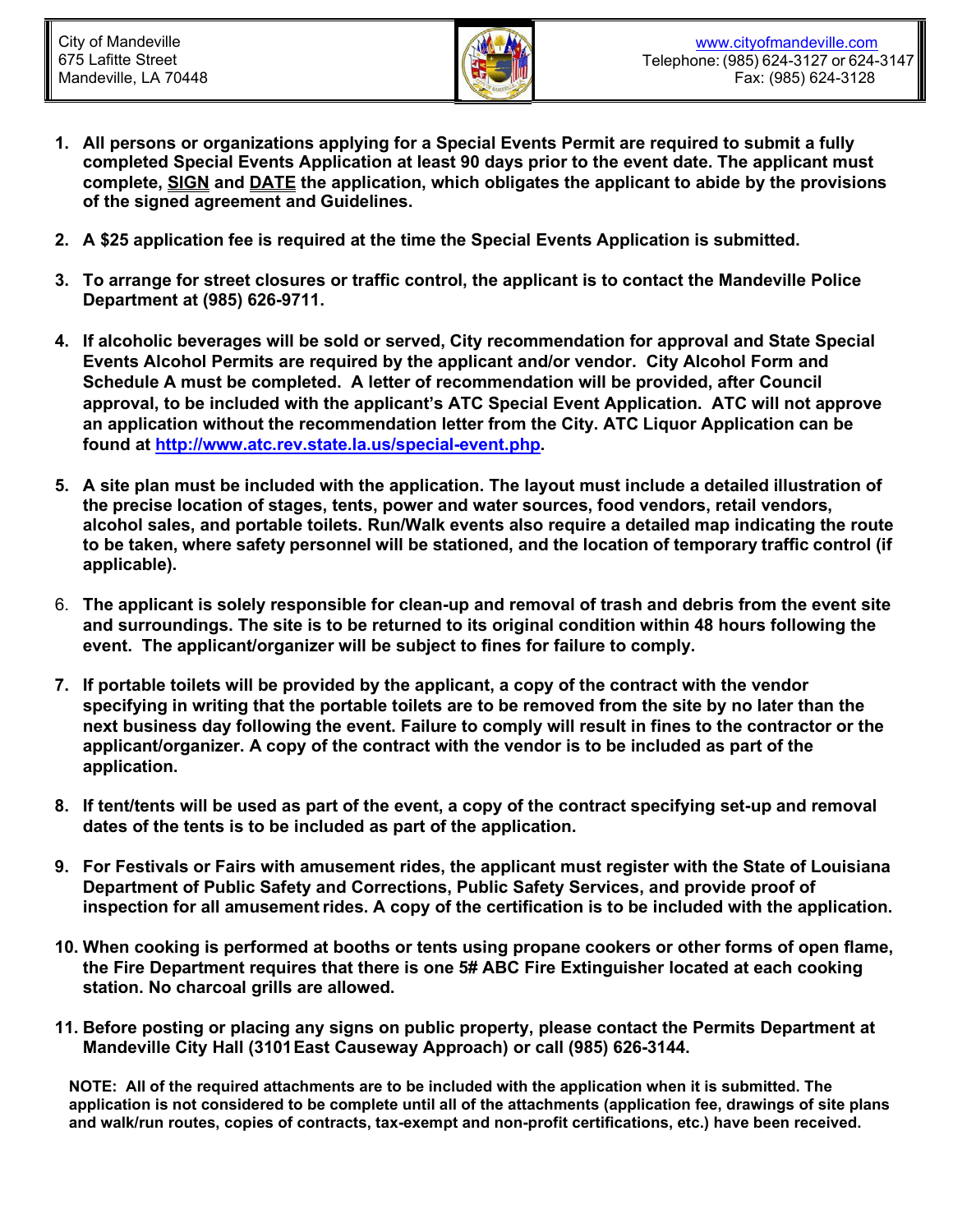

**Mayor Clay Madden**

| <b>SPECIAL EVENT PERMIT APPLICATION</b>                                                                                                                                                                      |                                                                                         |       |            |  |  |  |
|--------------------------------------------------------------------------------------------------------------------------------------------------------------------------------------------------------------|-----------------------------------------------------------------------------------------|-------|------------|--|--|--|
| Name of Authorized Representative ______________________________Non-Profit/Tax-Exempt # ____________<br>Mailing Address National Address National Address National Address National Address National Address |                                                                                         |       |            |  |  |  |
|                                                                                                                                                                                                              |                                                                                         |       |            |  |  |  |
|                                                                                                                                                                                                              |                                                                                         |       |            |  |  |  |
|                                                                                                                                                                                                              |                                                                                         |       |            |  |  |  |
| Date(s) of Event: Day __________Date___/ ___/ ___Time______________Rain Dates(s)___________________                                                                                                          |                                                                                         |       |            |  |  |  |
| Event Location: ________<br>Recurring<br><b>New</b><br>  Fundraiser   Concert   Race/Run/Walk   Parade   Wedding<br>Type of Event:                                                                           |                                                                                         |       |            |  |  |  |
|                                                                                                                                                                                                              |                                                                                         |       |            |  |  |  |
|                                                                                                                                                                                                              | <b>EVENT DETAILS - Check all that apply:</b>                                            |       |            |  |  |  |
| 1.                                                                                                                                                                                                           | Are patron admission, entry or participant fees charged?                                | o Yes | $\circ$ No |  |  |  |
| $\overline{2}$                                                                                                                                                                                               | Is the event open to the public?                                                        | o Yes | $\circ$ No |  |  |  |
| 5                                                                                                                                                                                                            | Are Street Closures Requested? If yes, please contact Mandeville Police Dept.           |       | $\circ$ No |  |  |  |
| 6                                                                                                                                                                                                            | Will alcohol be consumed, distributed, or sold at this event?                           | o Yes | $\circ$ No |  |  |  |
| 7                                                                                                                                                                                                            | Will food be distributed, prepared or sold at this event?                               | o Yes | $\circ$ No |  |  |  |
| 8                                                                                                                                                                                                            | Will there be canopies or tents?                                                        | o Yes | $\circ$ No |  |  |  |
| 9                                                                                                                                                                                                            | Will there be vendor booths? Merchandise or product sales?                              | o Yes | $\circ$ No |  |  |  |
| 10                                                                                                                                                                                                           | o Yes<br>$\circ$ No<br>Are you planning to have inflatable attractions, games or rides? |       |            |  |  |  |
| 11                                                                                                                                                                                                           | Will there be bleachers, stages, fencing or other structures?                           | o Yes | $\circ$ No |  |  |  |

## **Please thoroughly read the details outlined in this application and in the Special Events Guidelines.**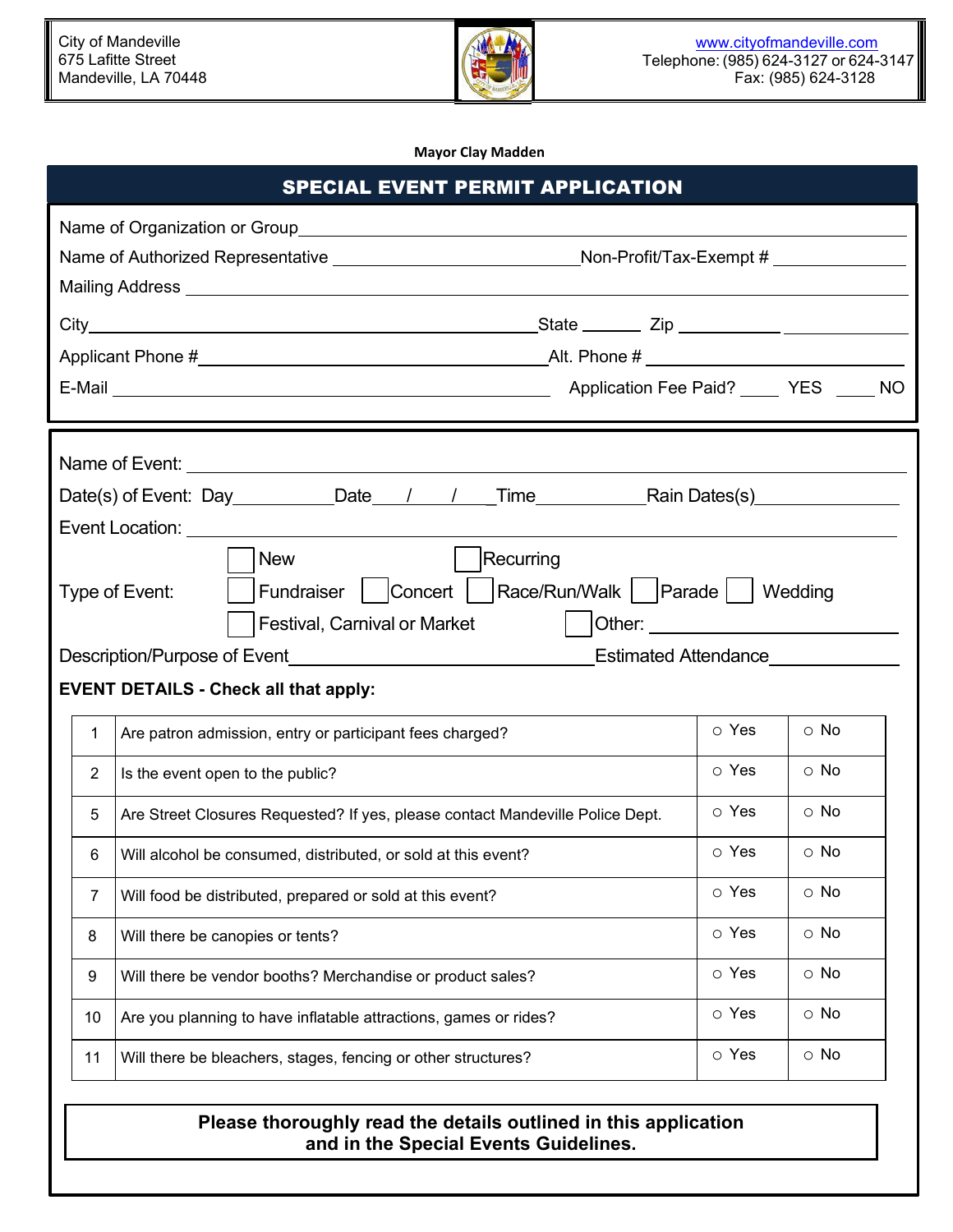

| 12 | Do you plan to provide portable toilets? * See Guidelines*          | o Yes | o No |
|----|---------------------------------------------------------------------|-------|------|
| 13 | Will there be security staff?                                       | o Yes | o No |
| 14 | Are you planning to have amplified sound?                           | o Yes | o No |
| 15 | Will you need access to power or water? (please circle)             | o Yes | o No |
| 16 | Will there be any signs, banners, decorations, or special lighting? | o Yes | o No |

- **1. If "Yes" is checked for any of the Event Detail questions, please refer to the Special Events Guidelines for instructions.**
- **2. If police presence is required,contact Mandeville Police Department at (985) 626-9711 to reserve a Police Detail.**
- **3. If alcohol is being served, please complete the City Liquor License Application and Appendix A to include with the application. The City permit is required to apply for the State permit.**
- **4. A Site Plan MUST be included with the application illustrating a detailed layout of the event, showing the precise location of stages, tents, power, food vendors, alcohol sales, portable toilets, etc. Run/Walk events also require a detailed map indicating the route to be taken, where safety personnel will be stationed, and the location of temporary traffic control personnel (if applicable).**

## INSURANCE/INDEMNITY

The City of Mandeville requires a minimum \$1,000,000 liability insurance certificate with an insurer that is acceptable to the City of Mandeville, with an AA-@ or better rating, authorized to do business in the State of Louisiana, and naming the City of Mandeville as an additional insured. Please indicate if you have obtained the required liability insurance for this event. If so, is a copy included with this application? YES NO

## **\*\*The insurance certificate must be delivered to the City Clerk at least thirty (30) days prior to the event.\*\***

The Mayor of Mandeville has the right to revoke any permit application or permit. The applicant shall comply with all permit directions and conditions and with applicable laws and ordinances. The event organizer or other representative heading such activity shall carry the permit upon his person during the conduction of the event.

The undersigned applicant, by signature below, shall hold harmless the City of Mandeville, its officers, agents, and employees and shall indemnify and, if requested, defend the City, its officers, agents, and employees for any claim or injury to property or persons that may arise as a result of any activity which may arise from operations under or in connection with the permit.

The undersigned has completed this application. He/She has read the Special Events Application and Guidelines, and agrees to comply with the requirements and guidelines as stated under penalty of fines set forth by ordinance.

| Signature | <u> 1989 - John Stone, amerikansk politiker († 1908)</u> |  |
|-----------|----------------------------------------------------------|--|
|           |                                                          |  |
|           |                                                          |  |
|           | Date                                                     |  |
| . .       |                                                          |  |

\*Any expenses required of the applicant must be paid in advance at least 15 days prior to the event.\*